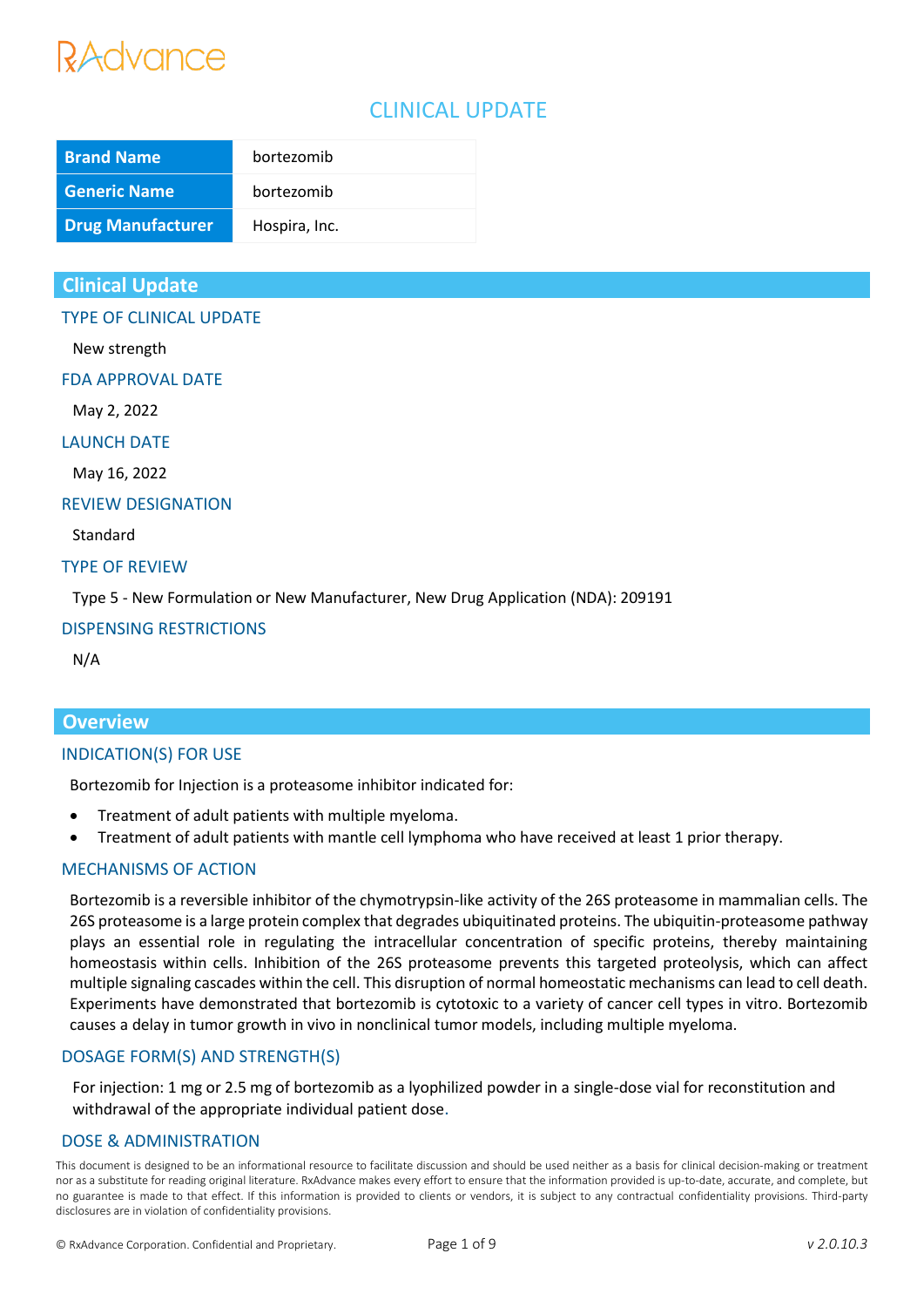## CLINICAL UPDATE

The recommended starting dose of Bortezomib for Injection is 1.3 mg/m<sup>2</sup>. Bortezomib for Injection is administered intravenously at a concentration of 1 mg/mL, or subcutaneously at a concentration of 2.5 mg/mL.

#### **Dosage in Previously Untreated Multiple Myeloma-**

Bortezomib for Injection is administered in combination with oral melphalan and oral prednisone for 9, six-week treatment cycles as shown in Table 1.

| Table 1: Dosage Regimen for Patients with Previously Untreated Multiple Myeloma |     |     |     |     |     |     |        |     |     |     |     |        |
|---------------------------------------------------------------------------------|-----|-----|-----|-----|-----|-----|--------|-----|-----|-----|-----|--------|
| Twice Weekly Bortezomib for Injection (Cycles 1 to 4)                           |     |     |     |     |     |     |        |     |     |     |     |        |
| Week                                                                            |     |     |     |     | 2   |     | 3      | 4   |     |     | 5   | 6      |
|                                                                                 |     |     |     |     |     |     |        |     |     |     |     |        |
| Bortezomib for                                                                  | Day |     |     | Day | Day | Day | rest   | Day | Day | Day | Day | rest   |
| Injection                                                                       | 1   |     |     | 4   | 8   | 11  | period | 22  | 25  | 29  | 32  | period |
| $(1.3 \text{ mg/m}^2)$                                                          |     |     |     |     |     |     |        |     |     |     |     |        |
| Melphalan (9                                                                    | Day | Day | Day | Day |     |     | rest   | --  |     |     |     | rest   |
| $mg/m2$ )                                                                       |     | 2   | 3   | 4   |     |     | period |     |     |     |     | period |
| Prednisone (60                                                                  |     |     |     |     |     |     |        |     |     |     |     |        |
| mg/m <sup>2</sup>                                                               |     |     |     |     |     |     |        |     |     |     |     |        |

**Once Weekly Bortezomib for Injection (Cycles 5 to 9 when used in combination with Melphalan and Prednisone)**

| Week                                    |          |                          |          |          | $\overline{2}$           |                          | 3              | 4         |    | 5         |    | 6              |
|-----------------------------------------|----------|--------------------------|----------|----------|--------------------------|--------------------------|----------------|-----------|----|-----------|----|----------------|
| Bortezomib<br>for<br>Injection          | Day<br>1 | $\hspace{0.05cm} \ldots$ | $-$      |          | Day<br>8                 |                          | rest<br>period | Day<br>22 |    | Day<br>29 |    | rest<br>period |
| $(1.3 \text{ mg/m}^2)$                  |          |                          |          |          |                          |                          |                |           |    |           |    |                |
| Melphalan (9<br>$mg/m2$ )<br>Prednisone | Day<br>1 | Day<br>2                 | Day<br>3 | Day<br>4 | $\hspace{0.05cm} \ldots$ | $\overline{\phantom{m}}$ | rest<br>period | --        | -- | --        | -- | rest<br>period |
| $(60 \text{ mg/m}^2)$                   |          |                          |          |          |                          |                          |                |           |    |           |    |                |

#### **Dose Modification Guidelines for Bortezomib for Injection When Given in Combination with Melphalan and Prednisone**

Prior to initiating any cycle of therapy with Bortezomib for Injection in combination with melphalan and prednisone:

- Platelet count should be at least 70 x 10<sup>9</sup> /L and the absolute neutrophil count (ANC) should be at least 1 x 10<sup>9</sup>  $/L.$
- Non-hematological toxicities should have resolved to Grade 1 or baseline.

| Table 2: Dose Modifications During Cycles of Combination Bortezomib for Injection,<br><b>Melphalan and Prednisone Therapy</b> |                                                    |  |  |  |  |
|-------------------------------------------------------------------------------------------------------------------------------|----------------------------------------------------|--|--|--|--|
| <b>Toxicity</b>                                                                                                               | Dose modification or delay                         |  |  |  |  |
| Hematological toxicity during a cycle:                                                                                        | Consider reduction of the melphalan dose by 25% in |  |  |  |  |
| If prolonged Grade 4 neutropenia or                                                                                           | the next cycle                                     |  |  |  |  |
| thrombocytopenia, or thrombocytopenia with                                                                                    |                                                    |  |  |  |  |
| bleeding is observed in the previous cycle.                                                                                   |                                                    |  |  |  |  |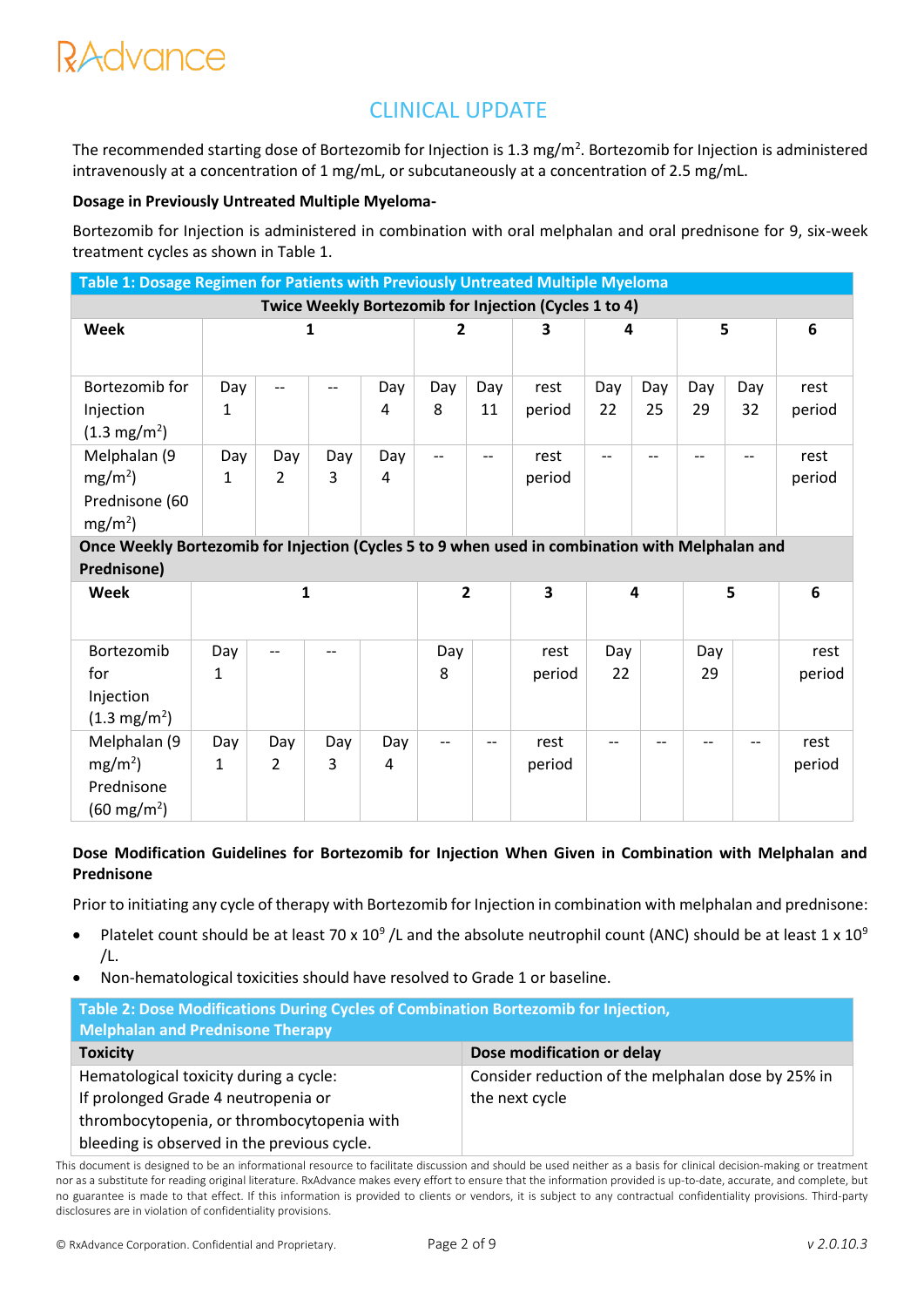### CLINICAL UPDATE

| If platelet count is not above $30 \times 10^9$ /L or ANC is<br>not above 0.75 x $10^9$ /L on a Bortezomib for Injection<br>dosing day (other than Day 1) | Withhold Bortezomib for Injection dose                                                                                                                                                                                                                                                                                                                                                                                                                    |
|-----------------------------------------------------------------------------------------------------------------------------------------------------------|-----------------------------------------------------------------------------------------------------------------------------------------------------------------------------------------------------------------------------------------------------------------------------------------------------------------------------------------------------------------------------------------------------------------------------------------------------------|
| If several Bortezomib for Injection doses in<br>consecutive cycles are withheld due to toxicity                                                           | Reduce Bortezomib for Injection dose by one dose<br>level (from 1.3 mg/m <sup>2</sup> to 1 mg/m <sup>2</sup> , or from 1 mg/m <sup>2</sup> to<br>$0.7 \text{ mg/m}^2$ )                                                                                                                                                                                                                                                                                   |
| Grade 3 or higher non-hematological toxicities                                                                                                            | Withhold Bortezomib for Injection therapy until<br>symptoms of toxicity have resolved to Grade 1 or<br>baseline. Then, Bortezomib for Injection may be<br>reinitiated with one dose level reduction (from 1.3<br>mg/m <sup>2</sup> to 1 mg/m <sup>2</sup> , or from 1 mg/m <sup>2</sup> to 0.7 mg/m <sup>2</sup> ).<br>For Bortezomib for Injection-related neuropathic pain<br>and/or peripheral neuropathy, hold or modify<br>Bortezomib for Injection. |

#### **Dosage and Dose Modifications for Relapsed Multiple Myeloma and Relapsed Mantle Cell Lymphoma**

Bortezomib for Injection (1.3 mg/m2 /dose) is administered twice weekly for two weeks (Days 1, 4, 8, and 11) followed by a ten-day rest period (Days 12 to 21). For extended therapy of more than eight cycles, Bortezomib for Injection may be administered on the standard schedule or, for relapsed multiple myeloma, on a maintenance schedule of once weekly for four weeks (Days 1, 8, 15, and 22) followed by a 13-day rest period (Days 23 to 35). At least 72 hours should elapse between consecutive doses of Bortezomib for Injection.

Patients with multiple myeloma who have previously responded to treatment with Bortezomib for Injection (either alone or in combination) and who have relapsed at least six months after their prior Bortezomib for Injection therapy may be started on Bortezomib for Injection at the last tolerated dose. Retreated patients are administered Bortezomib for Injection twice weekly (Days 1, 4, 8, and 11) every three weeks for a maximum of eight cycles. At least 72 hours should elapse between consecutive doses of Bortezomib for Injection. Bortezomib for Injection may be administered either as a single agent or in combination with dexamethasone.

#### **EFFICACY**

#### **Multiple Myeloma**

**Randomized, Open-Label Clinical Study in Patients with Previously Untreated Multiple Myeloma**- A prospective, international, randomized (1:1), open-label clinical study (NCT00111319) of 682 patients was conducted to determine whether bortezomib administered intravenously (1.3 mg/m<sup>2</sup>) in combination with melphalan (9 mg/m<sup>2</sup> ) and prednisone (60 mg/m<sup>2</sup>) resulted in improvement in time to progression (TTP) when compared to melphalan (9 mg/m<sup>2</sup>) and prednisone (60 mg/m<sup>2</sup>) in patients with previously untreated multiple myeloma. Treatment was administered for a maximum of nine cycles (approximately 54 weeks) and was discontinued early for disease progression or unacceptable toxicity. Antiviral prophylaxis was recommended for patients on the bortezomib study arm.

The median age of the patients in the study was 71 years (48;91), 50% were male, 88% were Caucasian and the median Karnofsky performance status score for the patients was 80 (60;100). Patients had IgG/IgA/Light chain myeloma in 63%/25%/8% instances, a median hemoglobin of 105 g/L (64;165), and a median platelet count of 221,500/microliter (33,000;587,000).

Efficacy results for the trial are presented in Table 3. At a pre-specified interim analysis (with median follow-up of 16.3 months), the combination of bortezomib, melphalan and prednisone therapy resulted in significantly superior results for time to progression, progression-free survival, overall survival and response rate. Further enrollment was

This document is designed to be an informational resource to facilitate discussion and should be used neither as a basis for clinical decision-making or treatment nor as a substitute for reading original literature. RxAdvance makes every effort to ensure that the information provided is up-to-date, accurate, and complete, but no guarantee is made to that effect. If this information is provided to clients or vendors, it is subject to any contractual confidentiality provisions. Third-party disclosures are in violation of confidentiality provisions.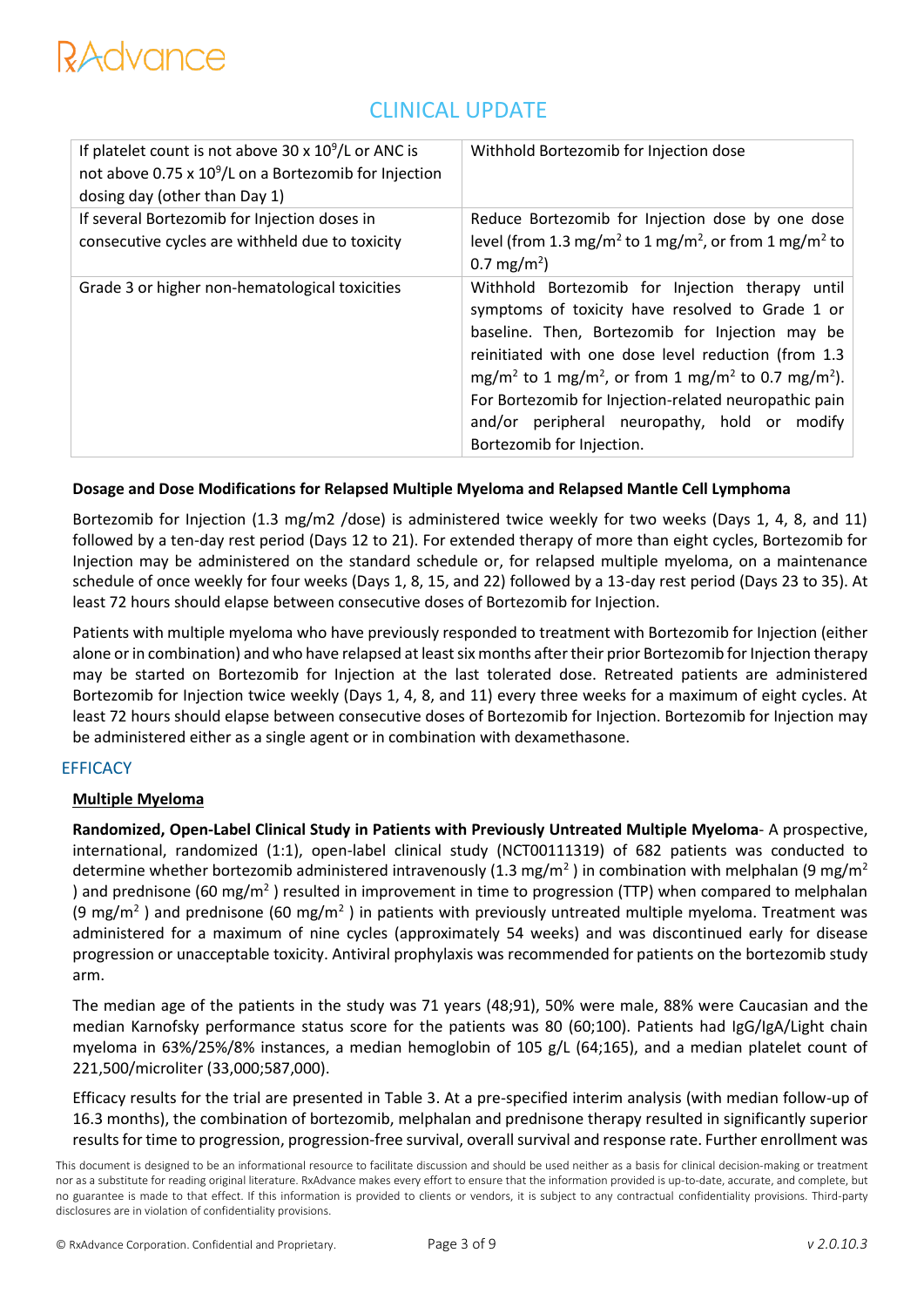### CLINICAL UPDATE

halted, and patients receiving melphalan and prednisone were offered bortezomib in addition. A later, pre-specified analysis of overall survival (with median follow-up of 36.7 months with a hazard ratio of 0.65, 95% CI: 0.51, 0.84) resulted in a statistically significant survival benefit for the bortezomib, melphalan and prednisone treatment arm despite subsequent therapies including bortezomib based regimens. In an updated analysis of overall survival based on 387 deaths (median follow-up 60.1 months), the median overall survival for the bortezomib, melphalan and prednisone treatment arm was 56.4 months and for the melphalan and prednisone treatment arm was 43.1 months, with a hazard ratio of 0.695 (95% CI: 0.57, 0.85).

| Table 3: Summary of Efficacy Analyses in the Previously Untreated Multiple Myeloma Study |                      |                     |                      |  |
|------------------------------------------------------------------------------------------|----------------------|---------------------|----------------------|--|
| <b>Efficacy Endpoint</b>                                                                 | Bortezomib,          |                     |                      |  |
|                                                                                          | <b>Melphalan and</b> |                     | <b>Melphalan and</b> |  |
|                                                                                          | Prednisone           |                     | Prednisone           |  |
|                                                                                          | $(n=344)$            |                     | $(n=338)$            |  |
| <b>Time to Progression</b>                                                               |                      |                     |                      |  |
| Events n (%)                                                                             | 101 (29)             |                     | 152 (45)             |  |
| Median <sup>a</sup> (months)                                                             | 20.7                 |                     | 15.0                 |  |
| (95% CI)                                                                                 | (17.6, 24.7)         |                     | (14.1, 17.9)         |  |
| Hazard ratio <sup>b</sup>                                                                |                      | 0.54                |                      |  |
| (95% CI) p-                                                                              |                      | (0.42, 0.70)        |                      |  |
| value <sup>c</sup>                                                                       |                      | 0.000002            |                      |  |
| <b>Progression-Free Survival</b>                                                         |                      |                     |                      |  |
| Events n (%)                                                                             | 135 (39)             |                     | 190 (56)             |  |
| Median <sup>a</sup> (months)                                                             | 18.3                 |                     | 14.0                 |  |
| (95% CI)                                                                                 | (16.6, 21.7)         |                     | (11.1, 15.0)         |  |
| Hazard ratio <sup>b</sup>                                                                |                      | 0.61                |                      |  |
| (95% CI) p-                                                                              |                      | (0.49, 0.76)        |                      |  |
| value <sup>c</sup>                                                                       |                      | 0.00001             |                      |  |
| <b>Response Rate</b>                                                                     |                      |                     |                      |  |
| $CRd$ n (%)                                                                              | 102 (30)             |                     | 12(4)                |  |
| $PRd$ n (%)                                                                              | 136(40)              |                     | 103(30)              |  |
| nCR n (%)                                                                                | 5(1)                 |                     | 0                    |  |
| $CR + PRd n$                                                                             | 238 (69)             |                     | 115 (34)             |  |
| (%)                                                                                      |                      |                     |                      |  |
| p-value <sup>e</sup>                                                                     |                      | $< 10^{-10}$        |                      |  |
| Overall Survival at Median Follow-Up of 36.7 Months                                      |                      |                     |                      |  |
| Events (deaths) n (%)                                                                    | 109 (32)             |                     | 148 (44)             |  |
| Median <sup>a</sup> (months)                                                             |                      | Not Reached<br>43.1 |                      |  |
| (95% CI)                                                                                 | (46.2, NR)           |                     | (34.8, NR)           |  |
| Hazard ratio <sup>b</sup>                                                                | 0.65                 |                     |                      |  |
| (95% CI) p-                                                                              | (0.51, 0.84)         |                     |                      |  |
| value <sup>c</sup>                                                                       | 0.00084              |                     |                      |  |

Note: All results are based on the analysis performed at a median follow-up duration of 16.3 months except for the overall survival analysis. a. Kaplan-Meier estimate, b. Hazard ratio estimate is based on a Cox proportional-hazard

This document is designed to be an informational resource to facilitate discussion and should be used neither as a basis for clinical decision-making or treatment nor as a substitute for reading original literature. RxAdvance makes every effort to ensure that the information provided is up-to-date, accurate, and complete, but no guarantee is made to that effect. If this information is provided to clients or vendors, it is subject to any contractual confidentiality provisions. Third-party disclosures are in violation of confidentiality provisions.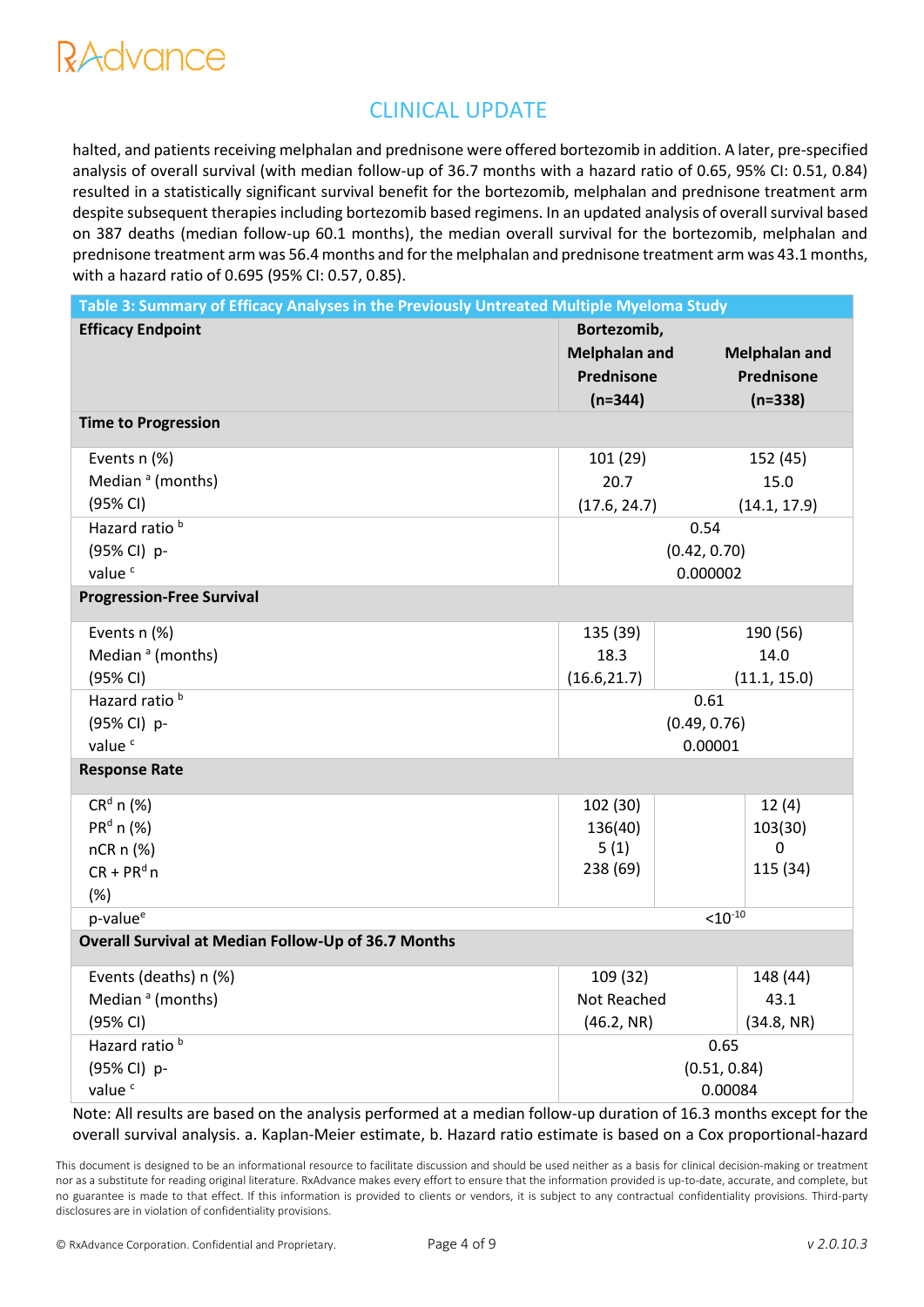### CLINICAL UPDATE

model adjusted for stratification factors: beta2-microglobulin, albumin, and region. A hazard ratio less than one indicates an advantage for bortezomib, melphalan and prednisone, c. p-value based on the stratified log-rank test adjusted for stratification factors: beta2-microglobulin, albumin, and region, d. EBMT criteria, e. p-value for Response Rate (CR + PR) from the Cochran-Mantel-Haenszel chi-square test adjusted for the stratification factors.

**Randomized, Clinical Study in Relapsed Multiple Myeloma of Bortezomib vs Dexamethasone-** A prospective Phase 3, international, randomized (1:1), stratified, open-label clinical study (NCT00048230) enrolling 669 patients was designed to determine whether bortezomib resulted in improvement in time to progression (TTP) compared to highdose dexamethasone in patients with progressive multiple myeloma following 1 to 3 prior therapies. Patients considered to be refractory to prior high-dose dexamethasone were excluded as were those with baseline Grade ≥ 2 peripheral neuropathy or platelet counts < 50,000/μL. A total of 627 patients were evaluable for response.

Stratification factors were based on the number of lines of prior therapy the patient had previously received (one previous line vs more than one line of therapy), time of progression relative to prior treatment (progression during or within six months of stopping their most recent therapy vs relapse > 6 months after receiving their most recent therapy), and screening beta2-microglobulin levels ( $\leq$  2.5 mg/L vs > 2.5 mg/L).

Baseline patient and disease characteristics are summarized in Table 4.

| Table 4: Summary of Baseline Patient and Disease Characteristics in the Relapsed Multiple Myeloma Study |                   |                      |  |  |  |  |
|---------------------------------------------------------------------------------------------------------|-------------------|----------------------|--|--|--|--|
| <b>Patient Characteristics</b>                                                                          | <b>Bortezomib</b> | <b>Dexamethasone</b> |  |  |  |  |
|                                                                                                         | $(N=333)$         | $(N=336)$            |  |  |  |  |
| Median age in years (range)                                                                             | 62.0 (33, 84)     | 61.0 (27, 86)        |  |  |  |  |
| Gender: Male/female                                                                                     | 56% / 44%         | 60% / 40%            |  |  |  |  |
| Race: Caucasian/black/other                                                                             | 90% / 6% / 4%     | 88% / 7% / 5%        |  |  |  |  |
| Karnofsky performance status score ≤70                                                                  | 13%               | 17%                  |  |  |  |  |
| Hemoglobin <100 g/L                                                                                     | 32%               | 28%                  |  |  |  |  |
| Platelet count <75 x 10 <sup>9</sup> /L                                                                 | 6%                | 4%                   |  |  |  |  |
| <b>Disease Characteristics</b>                                                                          |                   |                      |  |  |  |  |
| Type of myeloma (%): IgG/IgA/Light chain                                                                | 60% / 23% / 12%   | 59% / 24% / 13%      |  |  |  |  |
| Median beta <sub>2</sub> -microglobulin (mg/L)                                                          | 3.7               | 3.6                  |  |  |  |  |
| Median albumin (g/L)                                                                                    | 39.0              | 39.0                 |  |  |  |  |
| Creatinine clearance ≤30 mL/min [n (%)]                                                                 | 17 (5%)           | 11 (3%)              |  |  |  |  |
| <b>Median Duration of Multiple Myeloma</b>                                                              | 3.5               | 3.1                  |  |  |  |  |
| <b>Since Diagnosis (Years)</b>                                                                          |                   |                      |  |  |  |  |
| <b>Number of Prior Therapeutic Lines of Treatment</b>                                                   |                   |                      |  |  |  |  |
| Median                                                                                                  | $\overline{2}$    | $\overline{2}$       |  |  |  |  |
| 1 prior line                                                                                            | 40%               | 35%                  |  |  |  |  |
| >1 prior line                                                                                           | 60%               | 65%                  |  |  |  |  |
| <b>Previous Therapy</b>                                                                                 |                   |                      |  |  |  |  |
| Any prior steroids, e.g., dexamethasone, VAD                                                            | 98%               | 99%                  |  |  |  |  |
| Any prior anthracyclines, e.g., VAD, mitoxantrone                                                       | 77%               | 76%                  |  |  |  |  |
| Any prior alkylating agents, e.g., MP, VBMCP                                                            | 91%               | 92%                  |  |  |  |  |
| Any prior thalidomide therapy                                                                           | 48%               | 50%                  |  |  |  |  |
| Vinca alkaloids                                                                                         | 74%               | 72%                  |  |  |  |  |
| Prior stem cell transplant/other high-dose therapy                                                      | 67%               | 68%                  |  |  |  |  |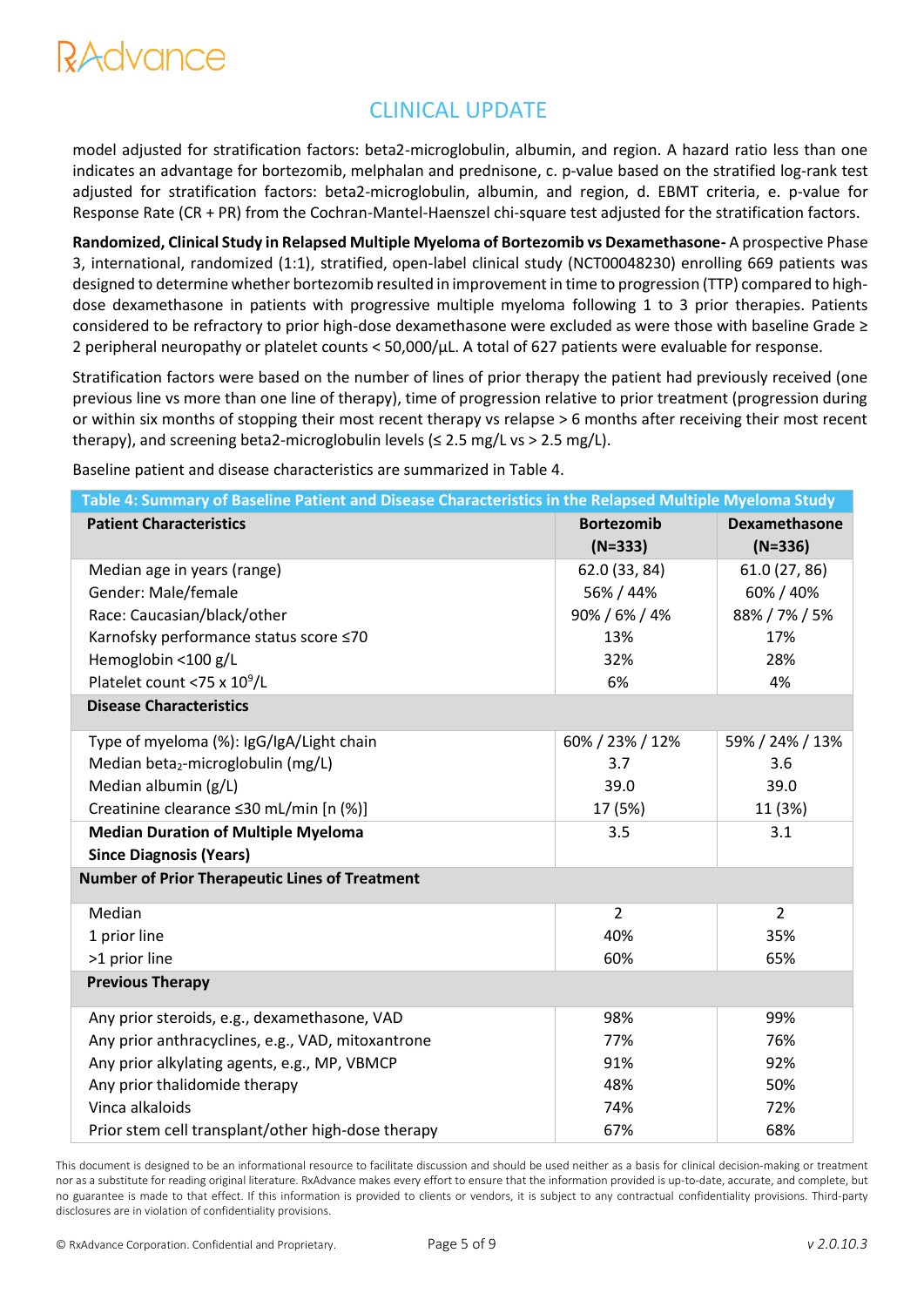### CLINICAL UPDATE

| Prior experimental or other types of therapy |  |  |
|----------------------------------------------|--|--|
|                                              |  |  |

Patients in the bortezomib treatment group were to receive 8, three-week treatment cycles followed by 3, fiveweek treatment cycles of bortezomib. Patients achieving a CR were treated for four cycles beyond first evidence of CR. Within each three-week treatment cycle, bortezomib 1.3 mg/m<sup>2</sup>/dose alone was administered by intravenous bolus twice weekly for two weeks on Days 1, 4, 8, and 11 followed by a ten-day rest period (Days 12 to 21). Within each five-week treatment cycle, bortezomib 1.3 mg/m<sup>2</sup> /dose alone was administered by intravenous bolus once weekly for four weeks on Days 1, 8, 15, and 22 followed by a 13-day rest period (Days 23 to 35).

Patients in the dexamethasone treatment group were to receive 4, five-week treatment cycles followed by 5, fourweek treatment cycles. Within each five-week treatment cycle, dexamethasone 40 mg/day PO was administered once daily on Days 1 to 4, 9 to 12, and 17 to 20 followed by a 15-day rest period (Days 21 to 35). Within each fourweek treatment cycle, dexamethasone 40 mg/day PO was administered once daily on Days 1 to 4 followed by a 24 day rest period (Days 5 to 28). Patients with documented progressive disease on dexamethasone were offered bortezomib at a standard dose and schedule on a companion study. Following a preplanned interim analysis of time to progression, the dexamethasone arm was halted, and all patients randomized to dexamethasone were offered bortezomib, regardless of disease status.

In the bortezomib arm, 34% of patients received at least one bortezomib dose in all eight of the three-week cycles of therapy, and 13% received at least one dose in all 11 cycles. The average number of bortezomib doses during the study was 22, with a range of 1 to 44. In the dexamethasone arm, 40% of patients received at least one dose in all four of the five-week treatment cycles of therapy, and 6% received at least one dose in all nine cycles.

The time to event analyses and response rates from the relapsed multiple myeloma study are presented in Table 5. Response and progression were assessed using the European Group for Blood and Marrow Transplantation (EBMT) criteria. Complete response (CR) required < 5% plasma cells in the marrow, 100% reduction in M-protein, and a negative immunofixation test (IF-). Partial response (PR) requires ≥ 50% reduction in serum myeloma protein and ≥ 90% reduction of urine myeloma protein on at least two occasions for a minimum of at least six weeks along with stable bone disease and normal calcium. Near complete response (nCR) was defined as meeting all the criteria for complete response including 100% reduction in M-protein by protein electrophoresis; however, M-protein was still detectable by immunofixation (IF+).

| Table 5: Summary of Efficacy Analyses in the Relapsed Multiple Myeloma Study |                   |                                                                                   |                   |            |              |                   |  |
|------------------------------------------------------------------------------|-------------------|-----------------------------------------------------------------------------------|-------------------|------------|--------------|-------------------|--|
| <b>Efficacy Endpoint</b>                                                     |                   | <b>All Patients</b><br><b>1 Prior Line of Therapy</b><br>>1 Prior Line of Therapy |                   |            |              |                   |  |
|                                                                              | <b>Bortezomib</b> | <b>Dex</b>                                                                        | <b>Bortezomib</b> | <b>Dex</b> |              | <b>Dex</b>        |  |
|                                                                              | $(n=333)$         | $(n=336)$                                                                         | $(n=132)$         | $(n=119)$  | $(n=200)$    | $(n=217)$         |  |
| <b>Time to Progression</b>                                                   | 147 (44)          | 196 (58)                                                                          | 55 (42)           | 64 (54)    | 92 (46)      | 132 (61)          |  |
| Events $n$ $%$                                                               |                   |                                                                                   |                   |            |              |                   |  |
| Median <sup>a</sup>                                                          | $6.2 \text{ mo}$  | 3.5 <sub>mo</sub>                                                                 | 7.0 mo            | 5.6 mo     | 4.9 mo       | 2.9 <sub>mo</sub> |  |
| (95% CI)                                                                     | (4.9, 6.9)        | (2.9, 4.2)                                                                        | (6.2, 8.8)        | (3.4, 6.3) | (4.2, 6.3)   | (2.8, 3.5)        |  |
| Hazard ratio <sup>b</sup>                                                    | 0.55              |                                                                                   | 0.55              |            | 0.54         |                   |  |
| (95% CI)                                                                     | (0.44, 0.69)      |                                                                                   | (0.38, 0.81)      |            | (0.41, 0.72) |                   |  |
| p-value <sup>c</sup>                                                         | < 0.0001          |                                                                                   | 0.0019            |            | < 0.0001     |                   |  |
| <b>Overall Survival</b>                                                      | 51 (15)           | 84 (25)                                                                           | 12(9)             | 24 (20)    | 39 (20)      | 60 (28)           |  |
| Events (deaths) n                                                            |                   |                                                                                   |                   |            |              |                   |  |
| $(\%)$                                                                       |                   |                                                                                   |                   |            |              |                   |  |
| Hazard ratio <sup>b</sup>                                                    | 0.57              |                                                                                   | 0.39              |            | 0.65         |                   |  |
| (95% CI)                                                                     | (0.40, 0.81)      |                                                                                   | (0.19, 0.81)      |            | (0.43, 0.97) |                   |  |
| p-value <sup>c,d</sup>                                                       | < 0.05            |                                                                                   | < 0.05            |            | < 0.05       |                   |  |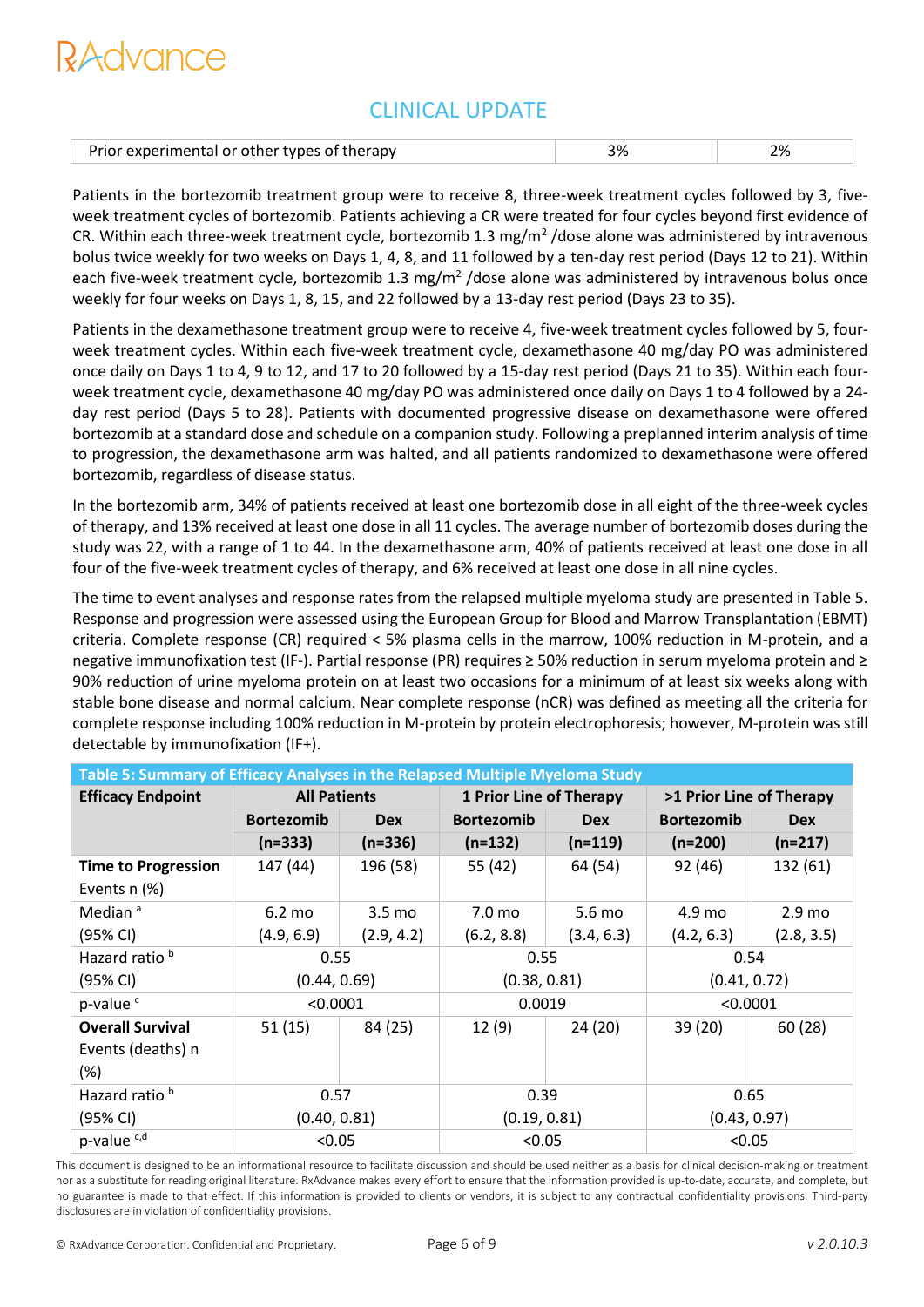| <b>Response Rate</b>          | $n = 315$ | $n = 312$ | $n = 128$ | $n = 110$ | $n = 187$ | $n = 202$ |
|-------------------------------|-----------|-----------|-----------|-----------|-----------|-----------|
| Population <sup>e</sup> n=627 |           |           |           |           |           |           |
| CR <sup>f</sup> n (%)         | 20(6)     | $2(-1)$   | 8(6)      | 2(2)      | 12(6)     | 0(0)      |
| $PRf n$ (%)                   | 101 (32)  | 54(17)    | 49 (38)   | 27(25)    | 52 (28)   | 27(13)    |
| nCR $f, g$ n(%)               | 21(7)     | 3(1)      | 8(6)      | 2(2)      | 13(7)     | 1(1)      |
| $CR + PR$ <sup>f</sup> n (%)  | 121 (38)  | 56(18)    | 57 (45)   | 29(26)    | 64 (34)   | 27(13)    |
| p-value <sup>h</sup>          | < 0.0001  |           | 0.0035    |           | < 0.0001  |           |

## CLINICAL UPDATE

<sup>a</sup> Kaplan-Meier estimate <sup>b</sup> Hazard ratio is based on Cox proportional-hazard model with the treatment as single independent variable. A hazard ratio less than one indicates an advantage for bortezomib

 $c$  p-value based on the stratified log-rank test including randomization stratification factors  $d$  Precise p-value cannot be rendered <sup>e</sup> Response population includes patients who had measurable disease at baseline and received at least one dose of study drug <sup>f</sup> EBMT criteria; nCR meets all EBMT criteria for CR but has positive IF. Under EBMT criteria nCR is in the PR category<sup>g</sup> In two patients, the IF was unknown

 $h$ p-value for Response Rate (CR + PR) from the Cochran-Mantel-Haenszel chi-square test adjusted for the stratification factors

**Randomized, Open-Label Clinical Study of Bortezomib Subcutaneous vs Intravenous in Relapsed Multiple Myeloma-** An open-label, randomized, Phase 3 non-inferiority study (NCT00722566) compared the efficacy and safety of the subcutaneous administration of bortezomib vs the intravenous administration. This study included 222 bortezomib naïve patients with relapsed multiple myeloma, who were randomized in a 2:1 ratio to receive 1.3 mg/m<sup>2</sup> of bortezomib by either the subcutaneous (n=148) or intravenous (n=74) route for eight cycles. Patients who did not obtain an optimal response (less than Complete Response (CR)) to therapy with bortezomib alone after four cycles were allowed to receive oral dexamethasone 20 mg daily on the day of and after bortezomib administration (82 patients in subcutaneous treatment group and 39 patients in the intravenous treatment group). Patients with baseline Grade ≥ 2 peripheral neuropathy or neuropathic pain, or platelet counts < 50,000/μL were excluded. A total of 218 patients were evaluable for response.

Stratification factors were based on the number of lines of prior therapy the patient had received (one previous line vs more than one line of therapy), and international staging system (ISS) stage (incorporating beta2-microglobulin and albumin levels; Stages I, II, or III).

The baseline demographic and other characteristics of the two treatment groups are summarized as follows: the median age of the patient population was approximately 64 years of age (range: 38 to 88 years), primarily male (subcutaneous: 50%, intravenous: 64%); the primary type of myeloma is IgG (subcutaneous: 65% IgG, 26% IgA, 8% light chain; intravenous: 72% IgG, 19% IgA, 8% light chain), ISS staging I/II/III (%) was 27, 41, 32 for both subcutaneous and intravenous, Karnofsky performance status score was ≤ 70% in 22% of subcutaneous and 16% of intravenous, creatinine clearance was 67.5 mL/min in subcutaneous and 73 mL/min in intravenous, the median years from diagnosis was 2.68 and 2.93 in subcutaneous and intravenousrespectively and the proportion of patients with more than one prior line of therapy was 38% in subcutaneous and 35% in intravenous.

This study met its primary (non-inferiority) objective that single agent subcutaneous bortezomib retains at least 60% of the overall response rate after four cycles relative to single agent intravenous bortezomib. The results are provided in Table 6.

| Table 6: Summary of Efficacy Analyses in the Relapsed Multiple Myeloma Study of Bortezomib<br><b>Subcutaneous vs Intravenous</b> |                     |                    |  |  |  |
|----------------------------------------------------------------------------------------------------------------------------------|---------------------|--------------------|--|--|--|
|                                                                                                                                  |                     |                    |  |  |  |
|                                                                                                                                  | <b>Subcutaneous</b> | <b>Intravenous</b> |  |  |  |
|                                                                                                                                  | <b>Bortezomib</b>   | <b>Bortezomib</b>  |  |  |  |
| <b>Intent to Treat Population</b>                                                                                                | $(n=148)$           | $(n=74)$           |  |  |  |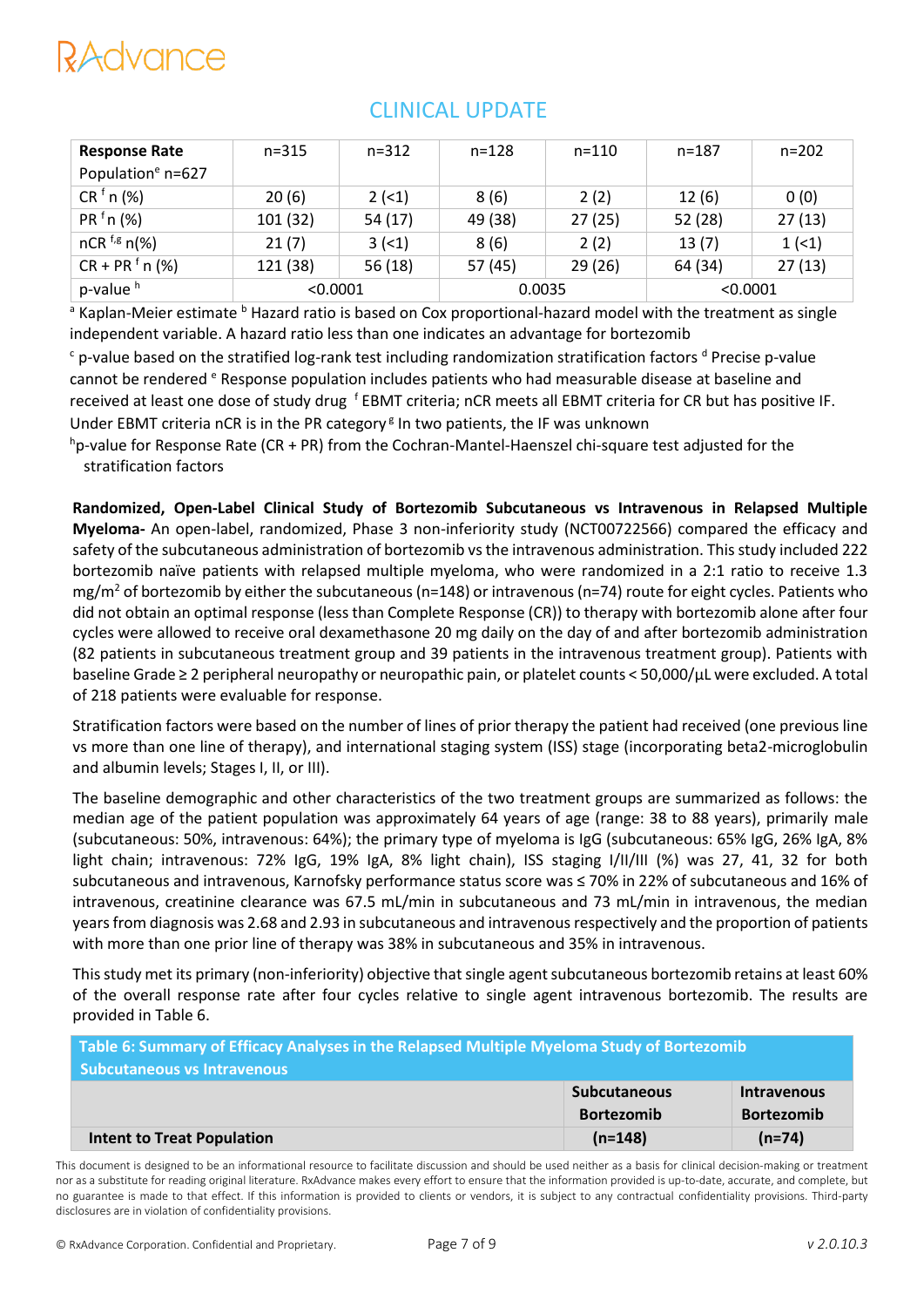| <b>Primary Endpoint</b>                         |         |                  |
|-------------------------------------------------|---------|------------------|
| <b>Response Rate at 4 Cycles</b>                |         |                  |
| ORR $(CR + PR)$ n $(\%)$                        | 63 (43) | 31(42)           |
| Ratio of Response Rates (95% CI)                |         | 1.01(0.73, 1.40) |
| $CRn (\%)$                                      | 11(7)   | 6(8)             |
| PR n (%)                                        | 52 (35) | 25(34)           |
| $nCR \n  (% )$                                  | 9(6)    | 4(5)             |
| <b>Secondary Endpoints</b>                      |         |                  |
| <b>Response Rate at 8 Cycles</b>                |         |                  |
| ORR $(CR + PR)$                                 | 78 (53) | 38 (51)          |
| $CR \n  n \n  (%)$                              | 17(11)  | 9(12)            |
| PR n (%)                                        | 61(41)  | 29 (39)          |
| $nCR \n  (%)$                                   | 14(9)   | 7(9)             |
| <b>Median Time to Progression, months</b>       | 10.4    | 9.4              |
| <b>Median Progression-Free Survival, months</b> | 10.2    | 8.0              |
| 1-year Overall Survival (%) <sup>a</sup>        | 72.6    | 76.7             |

### CLINICAL UPDATE

<sup>a</sup>Median duration of follow-up is 11.8 months

**A Randomized, Phase 2 Dose-Response Study in Relapsed Multiple Myeloma**- An open-label, multicenter study randomized 54 patients with multiple myeloma who had progressed or relapsed on or after front-line therapy to receive bortezomib 1 mg/m<sup>2</sup> or 1.3 mg/m<sup>2</sup> intravenous bolus twice weekly for two weeks on Days 1, 4, 8, and 11 followed by a ten-day rest period (Days 12 to 21). The median duration of time between diagnosis of multiple myeloma and first dose of bortezomib on this trial was two years, and patients had received a median of one prior line of treatment (median of three prior therapies). A single complete response was seen at each dose. The overall response rates (CR + PR) were 30% (8/27) at 1 mg/m<sup>2</sup> and 38% (10/26) at 1.3 mg/m<sup>2</sup>.

**A Phase 2 Open-Label Extension Study in Relapsed Multiple Myeloma**- Patients from the two Phase 2 studies, who in the investigators' opinion would experience additional clinical benefit, continued to receive bortezomib beyond eight cycles on an extension study. Sixty-three (63) patients from the Phase 2 multiple myeloma studies were enrolled and received a median of seven additional cycles of bortezomib therapy for a total median of 14 cycles (range: 7 to 32). The overall median dosing intensity was the same in both the parent protocol and extension study. Sixty-seven percent (67%) of patients initiated the extension study at the same or higher dose intensity at which they completed the parent protocol, and 89% of patients maintained the standard three-week dosing schedule during the extension study. No new cumulative or new long-term toxicities were observed with prolonged bortezomib treatment.

**A Single-Arm Trial of Retreatment in Relapsed Multiple Myeloma**- A single-arm, open-label trial (NCT00431769) was conducted to determine the efficacy and safety of retreatment with bortezomib. One hundred and thirty patients (≥18 years of age) with multiple myeloma who previously had at least partial response on a bortezomibcontaining regimen (median of two prior lines of therapy [range: 1 to 7]) were retreated upon progression with bortezomib administered intravenously. Patients were excluded from trial participation if they had peripheral neuropathy or neuropathic pain of Grade ≥2. At least six months after prior bortezomib therapy, bortezomib was restarted at the last tolerated dose of 1.3 mg/m<sup>2</sup> (n=93) or  $\leq$  1.0 mg/m<sup>2</sup> (n=37) and given on Days 1, 4, 8 and 11 every three weeks for maximum of eight cycles either as single agent or in combination with dexamethasone in accordance with the standard of care. Dexamethasone was administered in combination with bortezomib to 83 patients in Cycle 1 with an additional 11 patients receiving dexamethasone during the course of bortezomib retreatment cycles.

This document is designed to be an informational resource to facilitate discussion and should be used neither as a basis for clinical decision-making or treatment nor as a substitute for reading original literature. RxAdvance makes every effort to ensure that the information provided is up-to-date, accurate, and complete, but no guarantee is made to that effect. If this information is provided to clients or vendors, it is subject to any contractual confidentiality provisions. Third-party disclosures are in violation of confidentiality provisions.